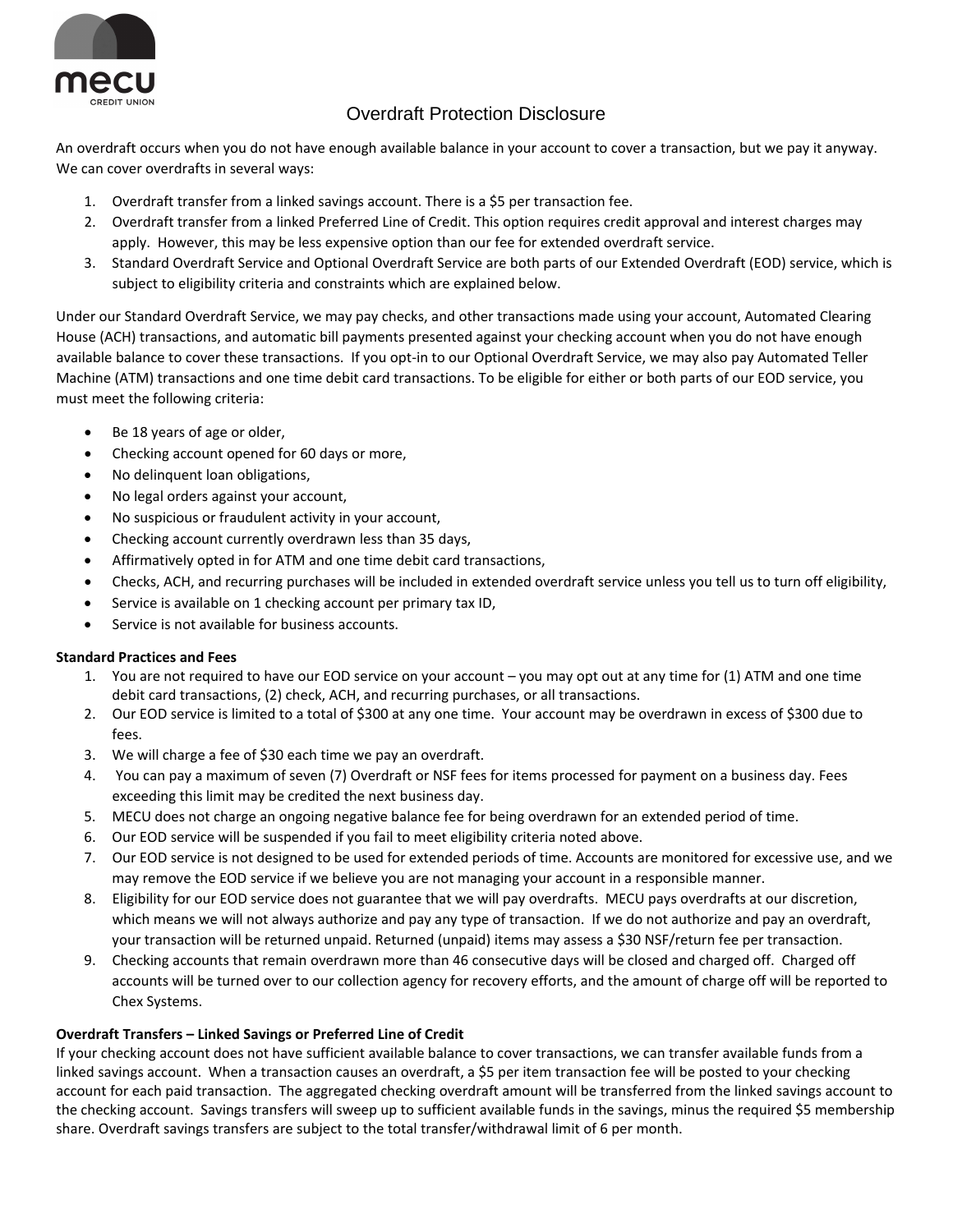If your checking account does not have sufficient available balance to cover transactions, we can transfer available funds from a linked Preferred Line of Credit account. This option requires credit approval and interest charges may apply. There is no per transaction or annual fee for this option. The aggregated checking overdraft amount will be transferred from the linked line of credit to the checking account up to the available credit limit. Delinquency on the line of credit will stop transfers to clear your overdrawn checking account.

#### **Understanding Your Checking Account Balances**

 In determining whether a transaction may cause an overdraft of your account, it is important to understand that your checking account has two types of balances: the available balance and the current balance.

- a. **Available balance** is the amount of funds available for use at the time a transaction is presented for authorization or payment. The available balance includes pending transactions that have been authorized but not yet posted – POS, debit card, ATM, online transfers, and certain types of deposits. Your available balance is your current balance less (1) holds placed on deposits, (2) holds on debit card or other transactions that have been authorized but not yet posted, and (3) any specialty holds such as pledge or legal holds. We use available balance to determine whether there are sufficient funds in your account to pay items, including checks, ACH, debit card and other electronic transactions. Pending transactions and holds placed on your account may reduce your available balance and may cause your account to become overdrawn regardless of your current balance. You should assume that any item which would overdraw your account based on your available balance may create an overdraft.
- b. **Current balance** reflects the amount of all deposits to your account as well as payment transactions that have been posted to your account. It does not reflect checks that you have written and are still outstanding or transactions that have been authorized but are still pending. Your current balance is typically greater than the available balance.

#### **How Transactions are Posted to Your Account**

 Basically, there are two types of transactions that affect your account: credits (deposits of money into your account) and debits (payments out of your account). It is important to understand how each is applied to your account so that you know how much money you have and how much is available to you at any given time. We post transactions to your account:

 **Credits:** Deposits are generally added to your account when we receive them. However, in some cases when you deposit a check, the full amount of the deposit may not be available to you at the time of deposit. Please refer to the Funds Availability Policy Disclosure for details regarding the timing and availability of funds from deposits. This information is available at mecu.com or visit one of our branch offices.

 **Debits:** There are several types of debit transactions. The most common debit transactions are described below. Keep in mind that there are many ways transactions are presented for payment by merchants, and we are not necessarily in control of when transactions are received.

- **Checks** when you write a check, it is processed through the Federal Reserve system. We receive data files of cashed checks from the Federal Reserve each day. The checks drawn on your account are compiled from these data files and paid each day. We process the payments in the order contained in the data file.
- **ACH Payments** ‐ we receive data files every day from the Federal Reserve with Automated Clearing House (ACH) transactions. These include, for example, automatic bill payments you have authorized. ACH transactions for your account are posted throughout the day, as the files are received. Items in each file are posted credits first, then debits.
- **PIN‐Based Debit Card Purchase Transactions** ‐ these are purchase transactions using your debit card for which a merchant may require you to enter your personal identification number (PIN) at the time of sale. They are processed through a PIN debit network. These transactions are similar to ATM withdrawal transactions because the money is usually deducted from your account immediately at the time of the transaction. However, depending on the merchant, a PIN‐based transaction may not be immediately presented for payment.
- **Signature‐Based Debit Card Purchase Transactions** ‐ these are purchase transactions using your debit card that are processed through a signature‐based network. Rather than entering a PIN, you typically sign for the purchase; however, merchants may not require your signature for certain transactions. Merchants may seek authorization for these types of transactions. The authorization request places a hold on funds in your account when the authorization is completed. The "authorization hold" will reduce your available balance by the amount authorized but will not affect your current balance. The transaction is subsequently processed by the merchant and submitted to us for payment. This can happen hours or sometimes days after the transaction, depending on the merchant and its payment processor. These payment requests are received in real time throughout the day and are posted to your account when they are received.